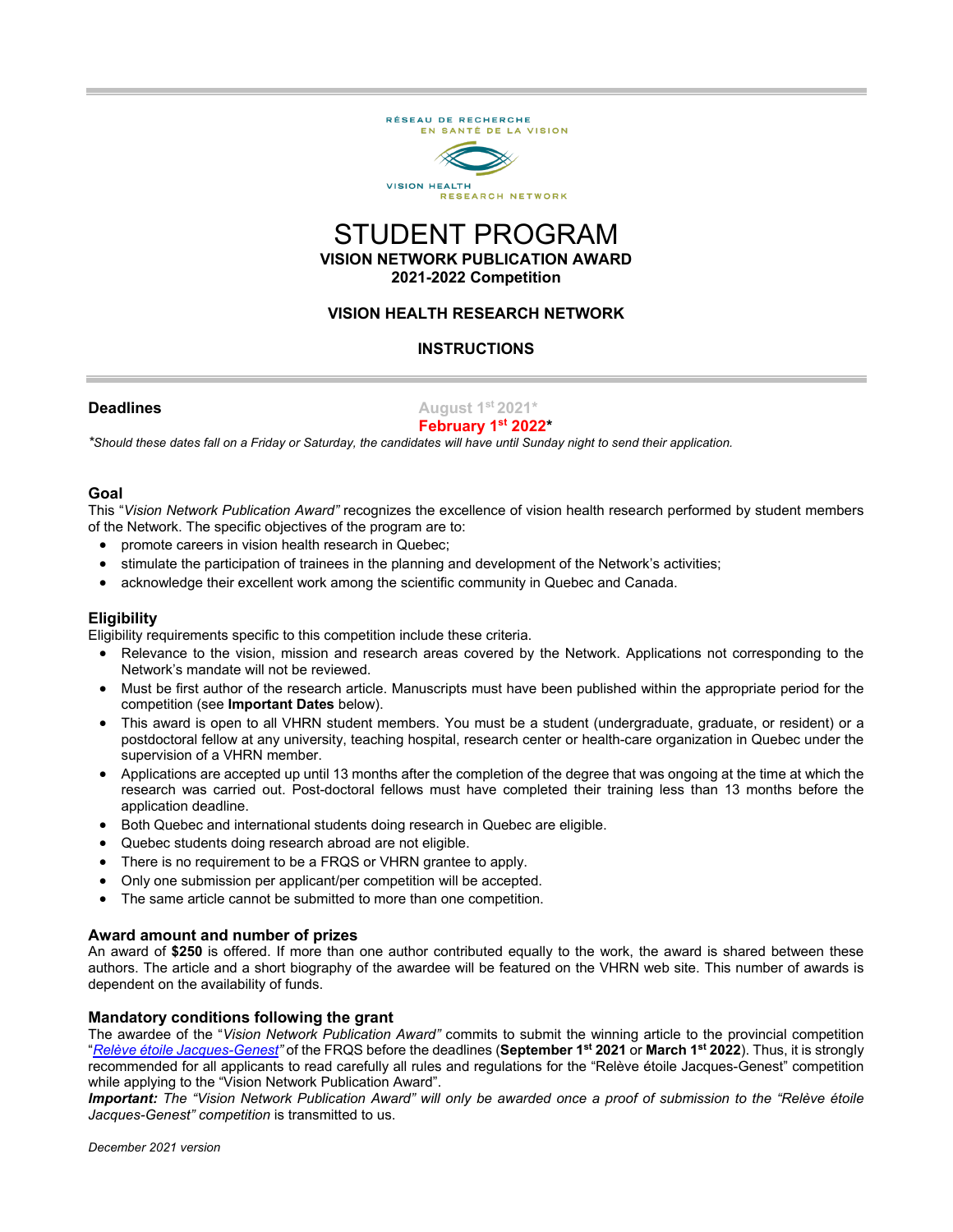#### **Review Process and Evaluation Criteria**

The award is based on the excellence of research and its relevance to the Network's mandate. Each submission will be evaluated and ranked according to their merit based on the following criteria:

- level of the student/trainee or stage of his/her career: quality of the research based on the experience of the applicant;
- specific contribution of the student or trainee: the individual's specific contribution to conception and design of the study, acquisition of data and analysis and interpretation;
- quality of the publication: innovation and contribution to the field of research; impact of the publication: potential impact of the research to the target audience and beyond the specific field of study (does the research have the potential to stimulate additional research, to be translated into products, services, policies, educational material, practice documents?).

#### **Commitment**

Any recipient of a VHRN *"Vision Network Publication Award"* agrees to:

- Acknowledge the support of the VHRN in each presentation (oral or poster) and publication resulting from the project for which he was awarded the scholarship: By using the one of the following wordings, according to the publication language and to the research project topic:
	- « Le Réseau de recherche en santé de la vision » or « The Vision Health Research Network » if the project is not related to AMD « La Fondation Antoine Turmel et le Réseau de recherche en santé de la vision » or « The *Fondation Antoine-Turmel* Foundation and The Vision Health Research Network » if it's a project related to AMD
- Present the results of the research project at the VHRN Annual Meeting;
- Respond to the requests for follow-up sent by the VHRN after the completion of the Master's or PhD Degree in order to evaluate the efficiency of this program.

#### **Important Dates**

The evaluation committee meets twice a year to review applications received by the application deadline.

# **Vision Network Publication Award - Summer competition**

- **VHRN deadline** for submitting an application:<br>• Article publication date:
- 
- Winner(s) will be announced:

• Mandatory submission of the article(s) by the awardee to the provincial competition "*[Relève étoile Jacques-Genest"](http://www.frqs.gouv.qc.ca/en/bourses-et-subventions/consulter-les-programmes-remplir-une-demande/bourse?id=qf0o0xyv1572442951611&)*" of the FRQS

• Article publication date: **February 15st to August 14 2021**

**FRQS deadline**: **September 1st 2021**

**FRQS deadline**: **March 1st 2022**

# **Vision Network Publication Award - Winter competition**

- **VHRN deadline** for submitting an application:<br>• Article publication date:
- 
- Winner(s) will be announced: **February 20 2022**
- Mandatory submission of the article(s) by the awardee to the provincial competition "*[Relève étoile Jacques-Genest"](http://www.frqs.gouv.qc.ca/en/bourses-et-subventions/consulter-les-programmes-remplir-une-demande/bourse?id=qf0o0xyv1572442951611&)* of the FRQS

• Article publication date: **August 15 2021 to February 14 2022**

#### **How to apply**

Submissions that meet the eligibility criteria (see **Important Dates**) are welcome at any time during the year with evaluation taking place on a bi-annual basis.

The applicant must complete the electronic form available on the **["Vision Network Publication Award](http://visionnetwork.ca/financement/prix-reseau-vision/)**" program homepage and attach the appropriate documents**:** 

- Full Application, following this order (**one single PDF Document only**)
	- 1. **Publication information** (Section 1)
	- 2. **Justification** (Section 2)
	- 3. **Biography** (Section 3)
	- 4. PDF version of the **published article**
- $\checkmark$  Picture of the candidate (**JPEG** or other picture format)

Incomplete and / or non-compliant applications will be rejected.

#### **For additional information, please contact:**

Vision Health Research Network (visionnetwork.ca) [reseau.vision@ircm.qc.ca](mailto:reseau.vision@ircm.qc.ca) Teleworking: 438-825-1425 IRCM Office: 514-987-5636

Réseau thématique soutenu par le

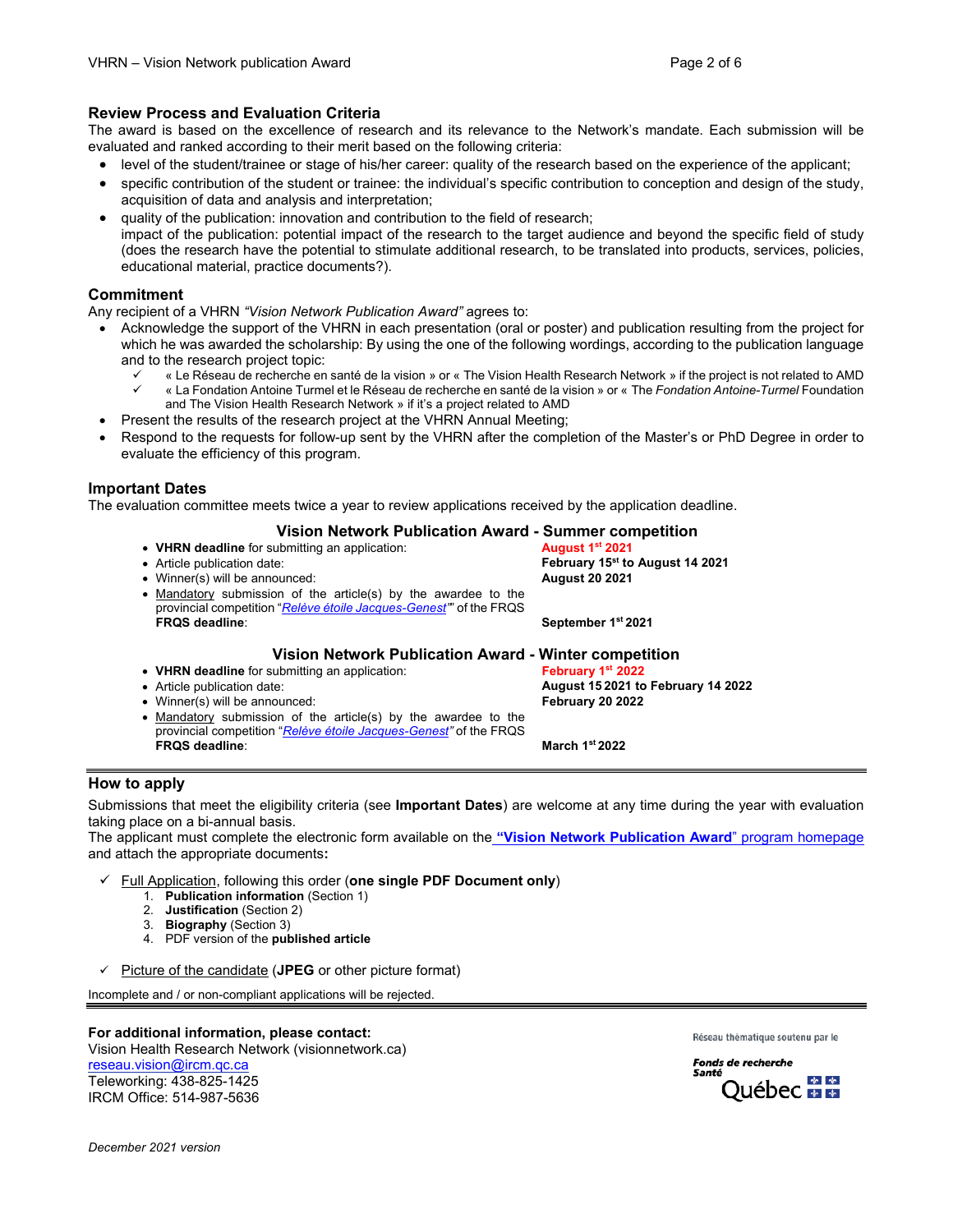

### **VISION NETWORK PUBLICATION AWARD**

**2021-2022 Competition**

**ELECTRONIC FORM (for information only)**

#### **STEP 1 - IDENTIFICATION**

| *Applicant:<br>Degree:                                                                                              | <b>First Name</b><br>Fellow, resident/fellow                                                                     | I ast Name | Fmail<br>MSc/MD-MSc/OD-MSc student, PhD/MD-PhD/OD-PhD student, MD student, Postdoctoral |
|---------------------------------------------------------------------------------------------------------------------|------------------------------------------------------------------------------------------------------------------|------------|-----------------------------------------------------------------------------------------|
| Type of research:                                                                                                   | Discovery, clinical, translational (preclinical), epidemiology, knowledge transfer, technological<br>transfer    |            |                                                                                         |
| <b>Study Programe</b>                                                                                               |                                                                                                                  |            |                                                                                         |
| Affiliation:                                                                                                        | University, Research Center, institute, etc.                                                                     |            |                                                                                         |
| *Supervisor:                                                                                                        | <b>First Name</b>                                                                                                | Last Name  | Email                                                                                   |
| Co-Supervisor (if applicable): First Name                                                                           |                                                                                                                  | Last Name  | Email                                                                                   |
| *Axis :                                                                                                             | Brain & perception, Cornea & Anterior Segment, Visual Impairment & Rehabilitation, Retina<br>& Posterior Segment |            |                                                                                         |
| *Could this project have an impact on the understanding and / or treatment of AMD?<br>No / Yes                      |                                                                                                                  |            |                                                                                         |
|                                                                                                                     | *Does this project result from the use of a VHRN resource?                                                       |            | No / Yes                                                                                |
| (Network Programs: Common Infrastructures, National and International Networking or other VHRN Student<br>fundings) |                                                                                                                  |            |                                                                                         |

\*Project title related to this application*: general title for your study project (MSc, PhD, fellowship, etc.)*

*\*Mandatory*

### **STEP 2 – SUPPORTING DOCUMENTS**

*Attach all sections (1-3) and the publication\* to the electronic form in a combined PDF. Attach a picture of you (for publication on the VHRN website if recipient).*

*\* If the PDF document (sections + publication) exceeds 30M, send your publication by email to reseau.vision@ircm.qc.ca.*

**Submit** 

*You will receive an email confirming your submission.*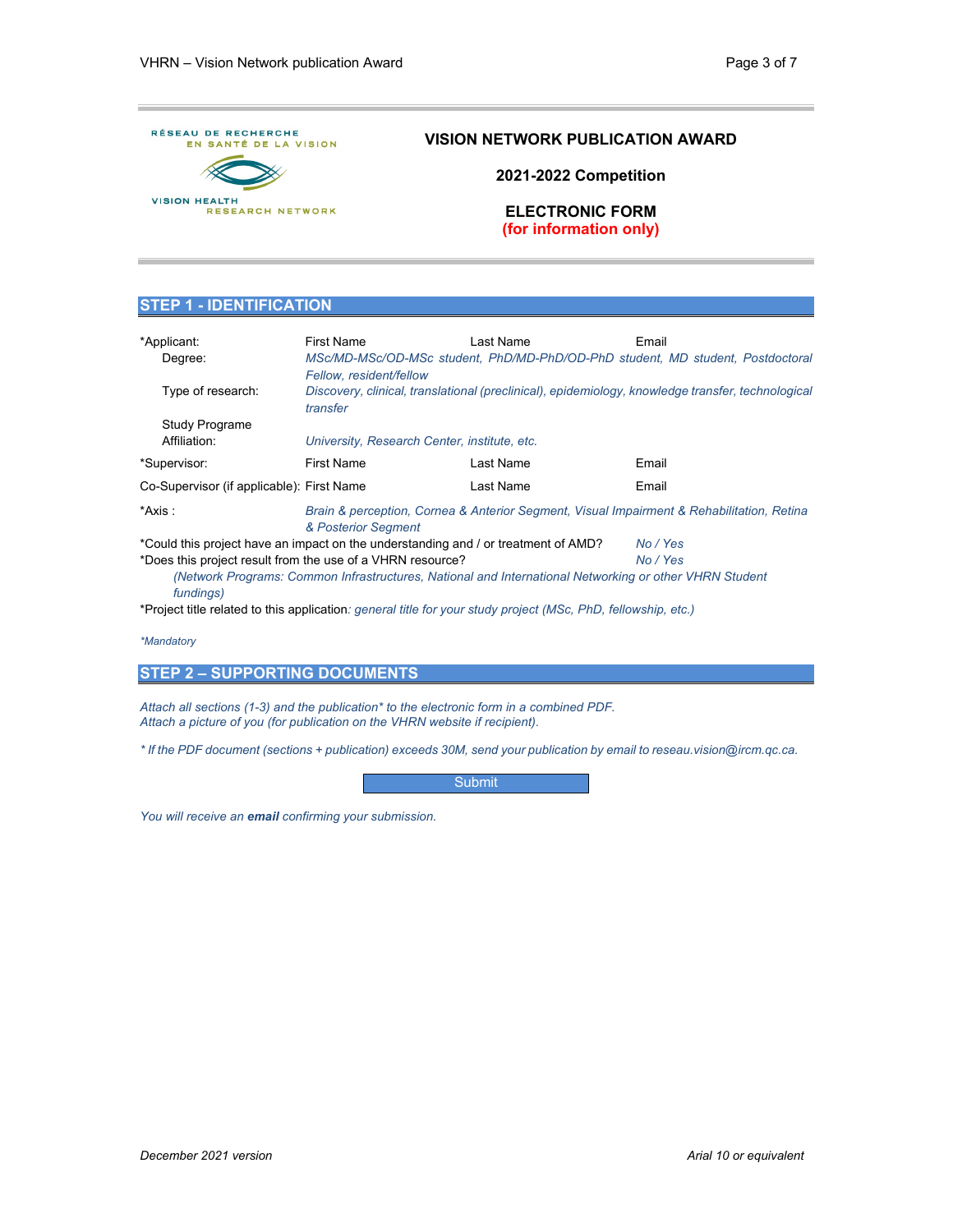**Applicant** (First name LAST NAME)**: \_\_\_\_\_\_\_\_\_\_\_\_\_\_\_\_\_\_\_\_\_\_\_\_\_\_\_\_\_\_\_\_\_\_\_**

## **SECTION 1 : PUBLICATION INFORMATION**

**Publication's title:** 

**Authors:**

**Journal's full name:** 

**Paper's complete reference** (Pubmed format):

**Publication status:** 

**Final Publication date:**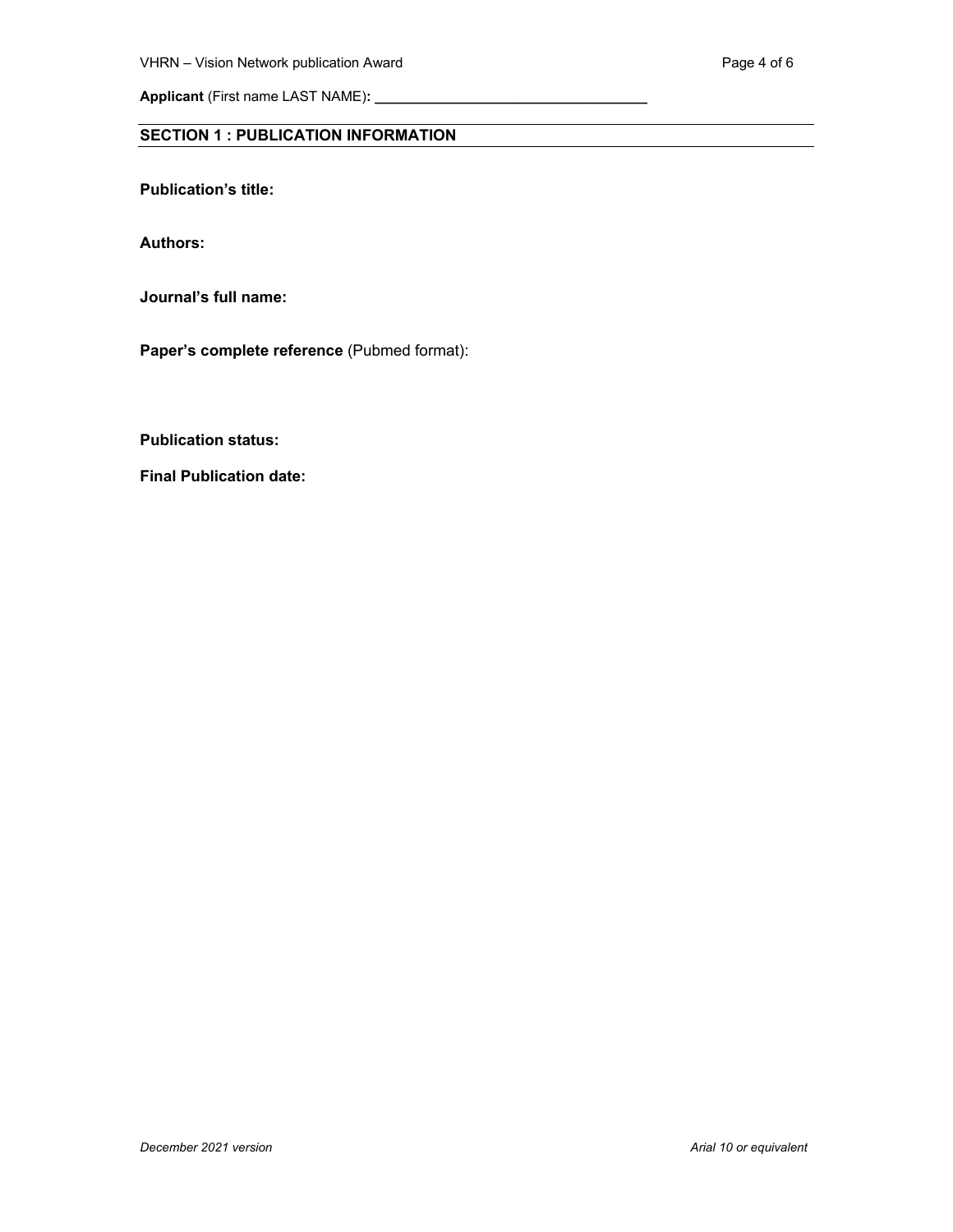#### **SECTION 2 : JUSTIFICATION** (**200 words** maximum per subsection)

- **a)** Explain how your article is linked to the **Network's mandate**. Give a summary of your article and explain the pertinence to the Network's mandate.
- **b)** Describe your personal **contribution** to the conception, acquisition and analysis of the study and data.
- **c)** Describe the **impact** of your research. Explain the relevance of your research to the advancement of the vision health research field and beyond.